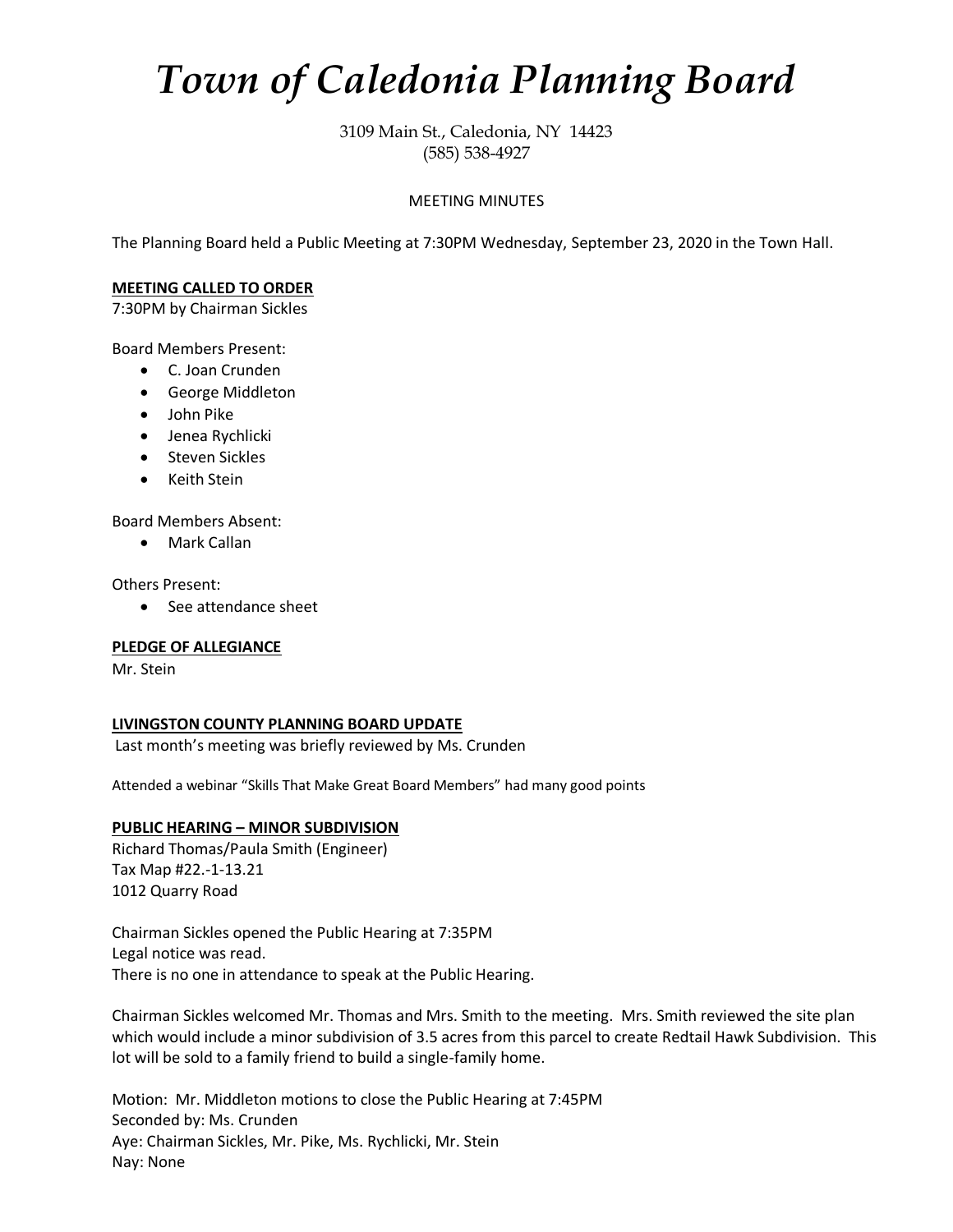Absent: Mr. Callan Motion was carried

## **REVIEW/APPROVAL – MINOR SUBDIVISION**

Richard Thomas/Paula Smith (Engineer) Tax Map #22.-1-13.21 1012 Quarry Road

Board discussion of Mr. Schepp's letter with some correction/addition's to proposed site plan. Mrs. Smith reviewed the concerns and will make changes/updates requested as they are minor and easy fixes.

Motion: Mr. Pike motions to approve the minor subdivision contingent on Town Engineer and Code Enforcement approval of updated site plan. Seconded by: Mr. Middleton Aye: Chairman Sickles Nay: Ms. Crunden, Ms. Rychlicki, Mr. Stein Absent: Mr. Callan Motion was denied

Mrs. Smith will make corrections and bring updated minor subdivision map to next months meeting for review/approval.

### **LOT LINE ADJUSTMENT**

Kevin Palmer Tax Map #10-1-5.122 511 West River Road

Chairman Sickles welcomed Mr. Palmer to the meeting. Mr. Palmer is proposing a lot line adjustment between his father's property and his. The lot line adjustment will increase his property by approximately 5.5 acres.

Motion: Mr. Stein motions to approve the lot line adjustment between the Estate of Laverne L. Palmer and Kevin Palmer's properties as shown on the resubdivision of the Palmer 2 Lot Subdivision map. Seconded by: Mr. Pike Aye: Chairman Sickles, Ms. Crunden, Ms. Rychlicki Nay: None Abstain: Mr. Middleton Absent: Mr. Callan Motion was carried

Maps were signed by Chairman Sickles. Applicant will file at the county.

### **TOWN BOARD UPDATE**

None

**OLD BUSINESS**

None

## **ADJOURNMENT**

Motion: Mr. Stein motions to adjourn at 8:30PM Seconded by: Mr. Pike Aye: Chairman Sickles, Ms. Crunden, Mr. Middleton, Ms. Rychlicki Nay: None Absent: Mr. Callan